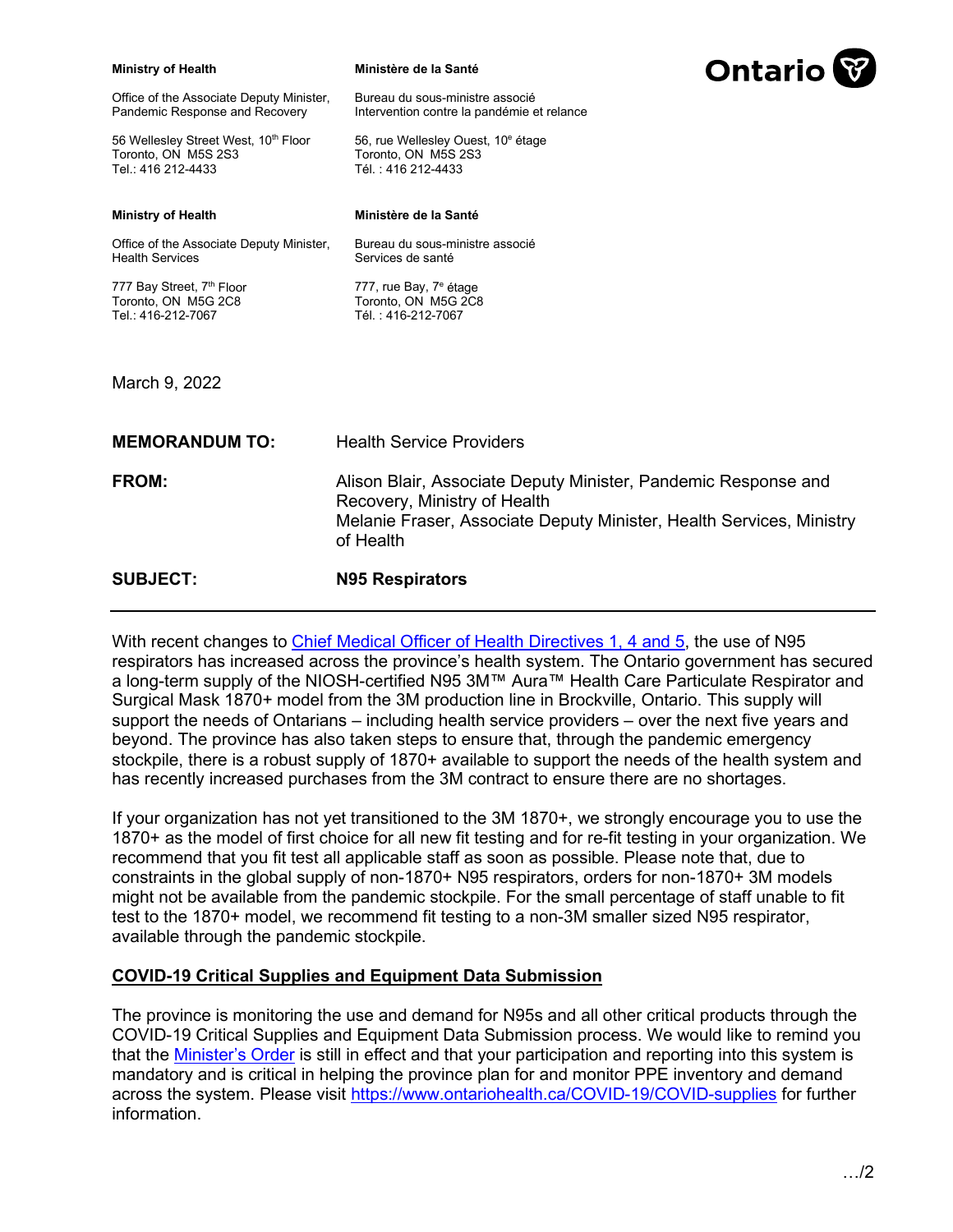# **How to Order N95 Respirators**

Health service provider organizations can request N95 1870+ respirators (for regular supply and for fit testing purposes) through their shared services organization or through the Critical PPE Intake [Form. Organizations can refer to additional information on the processes to request or exchange](https://ehealthontario.on.ca/en/for-healthcare-professionals/digital-health-services)  N95s in Appendix #1.

If placing orders via the [Critical PPE Intake Form](https://ehealthontario.on.ca/en/for-healthcare-professionals/digital-health-services), we encourage organizations to plan ahead to avoid rush ordering. Orders will be processed in sequence and based on criticality (organizations facing emergency situations).

# **Fit Testing Support**

Fit testing is a critical component of the transition to new models of N95 respirators. Should you require additional fit testing support, the attached list includes organizations that may be able to assist you (see Appendix #2).

Thank you for your continued commitment to the safety of patients, frontline workers and all health care providers.

Sincerely,

*Original signed by*

*Original signed by*

Alison Blair Associate Deputy Minister Pandemic Response and Recovery

\_\_\_\_\_\_\_\_\_\_\_\_\_\_\_ \_\_\_\_\_\_\_\_\_\_\_\_\_\_\_

Melanie Fraser Associate Deputy Minister Health Services

c: Renu Kulendran, Deputy Minister, Ministry of Government and Consumer Services Dr. Catherine Zahn, Deputy Minister, Ministry of Health Carlene Alexander, Deputy Minister, Ministry for Seniors and Accessibility Dr. Kieran Moore, Chief Medical Officer of Health Doug Kent, Assistant Deputy Minister, Ministry of Government and Consumer Services Kyle MacIntyre, Assistant Deputy Minister, Ministry of Health Peter Kaftarian, Assistant Deputy Minister, Ministry of Health Susan Picarello, Assistant Deputy Minister, Ministry of Health Jacqueline Cureton, Assistant Deputy Minister, Ministry for Seniors and Accessibility Matthew Anderson, President and Chief Executive Officer, Ontario Health Mark Walton, Senior Vice President, COVID-19 Pandemic Response, Ontario Health Dov Klein, Vice President, Value-Based Care, Ontario Health Anna Greenberg, Chief Regional Officer, Toronto and East, Ontario Health Susan deRyk, Chief Regional Officer, Central and West, Ontario Health Brian Ktytor, Chief Regional Officer, North, Ontario Health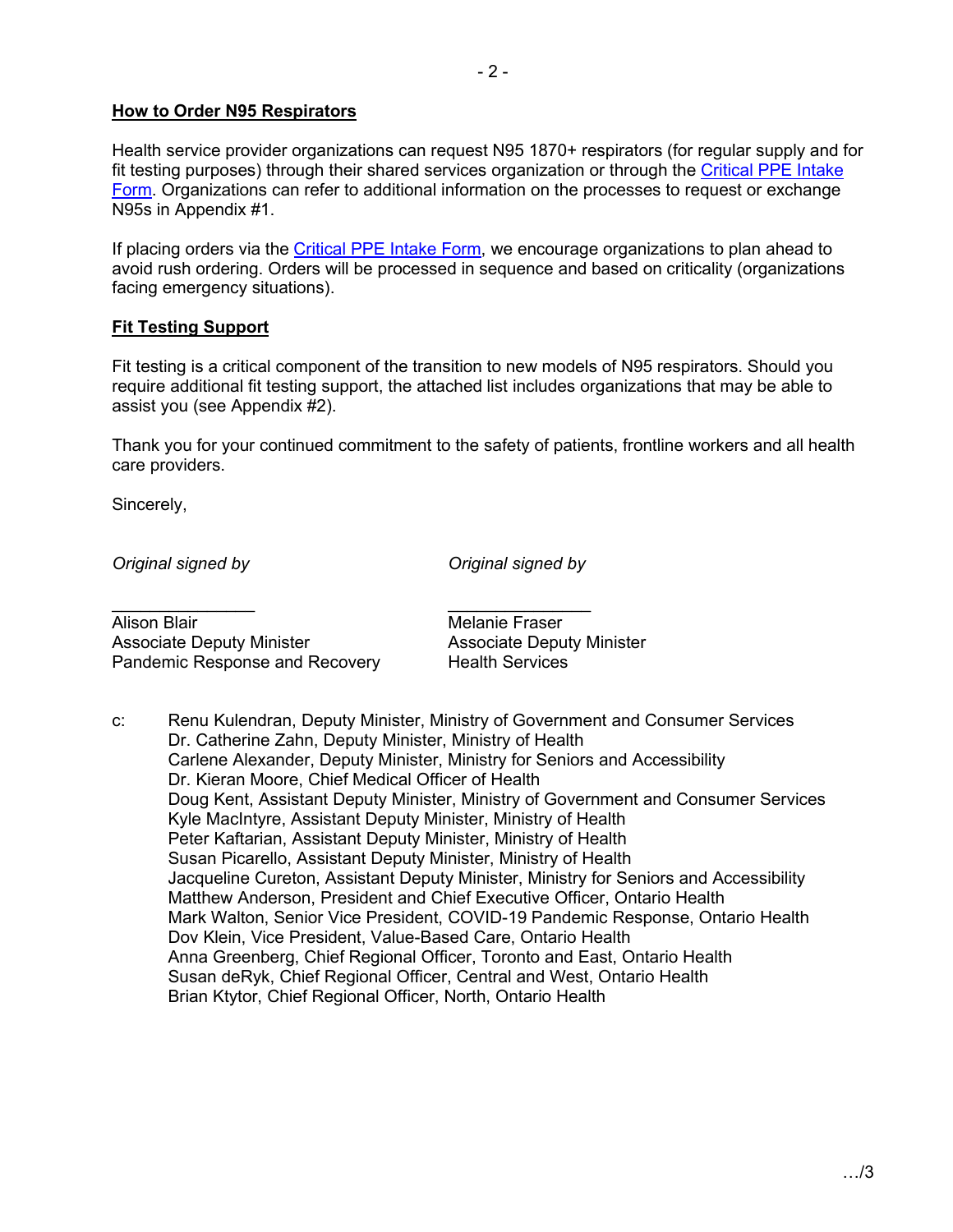# **Appendix #1: Instructions for Health Service Providers on How to Access N95 1870+ Model**

Please use the distribution channels below to access the provincial supply of 1870+ respirators. If your organization has a large stockpile of other respirators, we can work with you to determine how to convert your stock.

#### **Distribution Channels:**

To support immediate delivery of these respirators, ordering and distribution of the 1870+ model will follow current Ontario PPE pandemic supply processes during 2021/22:

- 1. Organizations that are served through a shared services organization (SSO) owned (e.g. Hospital Logistics Inc. or Healthcare Materials Management Services) or managed warehouse (e.g. Shared Services West through Cardinal) will receive this product through the standard SSO ordering and delivery methods.
- 2. Organizations without an SSO-managed warehouse will order this product along with other pandemic PPE supplies through the current PPE pandemic order request process.
- 3. Emergency supply: Organizations can continue to request emergency N95 supply through the current process for other N95 models that are available through the Ministry Emergency Operations Centre.

| <b>Organization</b>                                                       | <b>Phone Number</b>              | <b>Email if Applicable</b>   |
|---------------------------------------------------------------------------|----------------------------------|------------------------------|
| 1 Contact Safety Training &<br><b>Consulting</b>                          | 416-822-5925                     | info@1contactsafety.ca       |
| <b>Act First Safety</b>                                                   | 416-283-7233                     | safety@actfirstsafety.ca     |
| <b>Active Training Solutions</b>                                          | 905-767-8447                     |                              |
| <b>ACUTE Environmental</b>                                                | 519-747-5075                     | info@acuteservices.com       |
| <b>AEC Safety Solutions</b>                                               | 519-746-3518                     |                              |
| <b>Algonquin Safety Training</b>                                          | 705-223-0120                     | admin@algsafety.ca           |
| <b>Barantas Inc.</b>                                                      | 1-855-FUL-SAFE                   | info@barantas.ca             |
| <b>Best Management by Safety</b><br><b>Training &amp; Consulting Ltd.</b> | 226-777-7385                     |                              |
| <b>Bluewater First Aid</b>                                                | 519-490-4738                     | info@bluewaterfirstaid.ca    |
| <b>BULLIVANT Health + Safety</b>                                          | 289-779-6760                     |                              |
| <b>Canadian Safety Group</b>                                              | 905-321-9901 or 905-<br>401-0088 | info@canadiansafetygroup.com |

# **Appendix #2: Fit Testing Supports**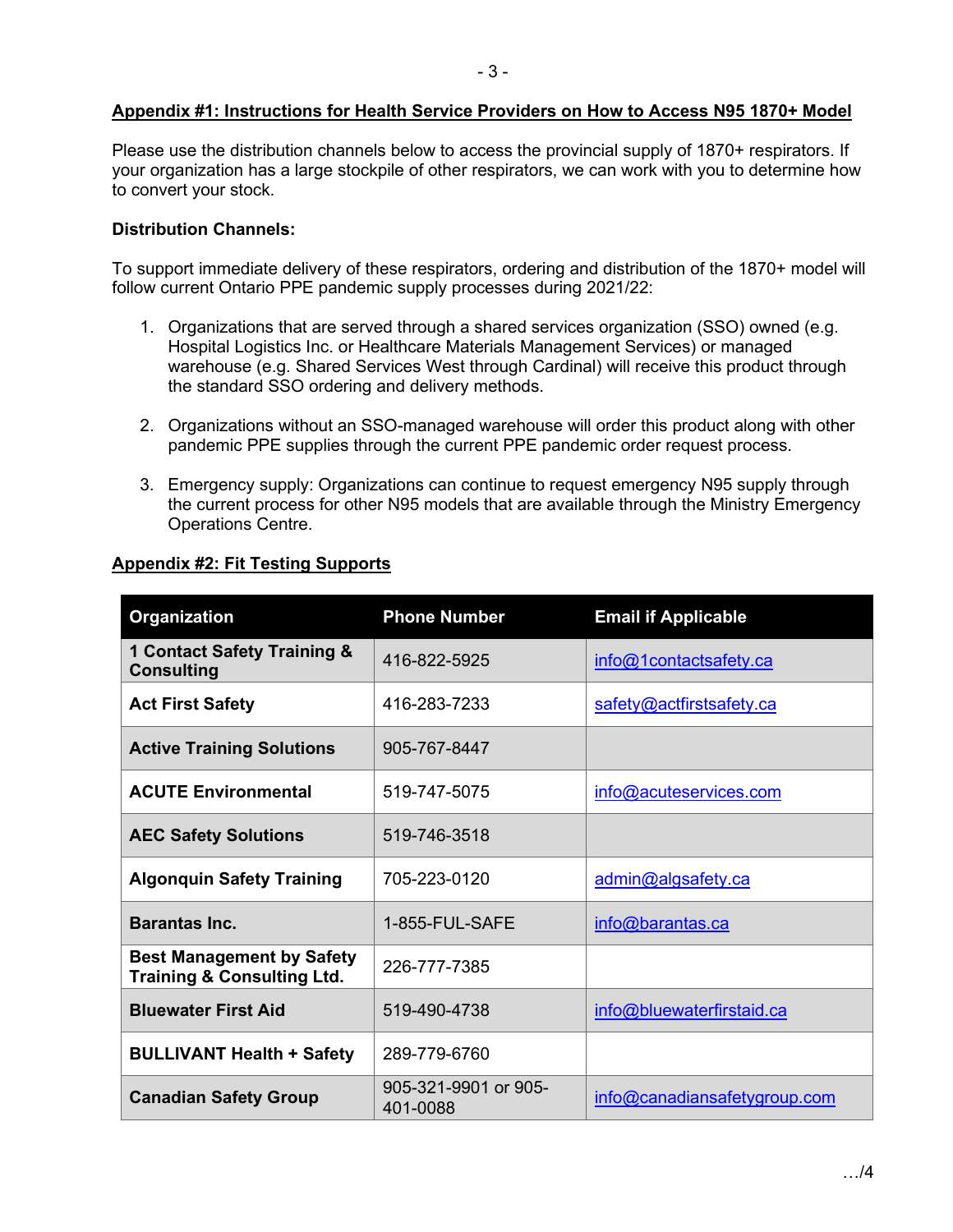| <b>CPR in London</b>                                                   | 519-671-6713                                     | cprbyhsf@gmail.com                            |
|------------------------------------------------------------------------|--------------------------------------------------|-----------------------------------------------|
| <b>FIT Mask Fit Testing</b>                                            | 519-200-2567                                     | fitmaskfittesting@gmail.com                   |
| <b>Hamisco Industrial Sales</b>                                        | 519-652-9800                                     | sales@hamisco.com                             |
| <b>Hazmasters</b>                                                      | 877-747-7117                                     | connect@hazmasters.com                        |
| <b>HeartZAP Safety Training &amp;</b><br><b>Equipment</b>              | 1-866-764-8488                                   |                                               |
| <b>H.E.L.P. Safety Services</b>                                        | 905-821-8928                                     | help@helpsafetyservices.com                   |
| <b>Hot Zone Training</b><br><b>Consultants Inc.</b>                    | 1-888-898-8966                                   | info@hotzonetraining.com                      |
| <b>Industrial Education</b><br>Cooperative                             | 519-383-1222                                     |                                               |
| <b>Industrial Safety Trainers</b>                                      | 1-800-219-8660                                   |                                               |
| <b>Keen and Associates</b>                                             | 905-962-3258                                     | info@keenandassociates.com                    |
| <b>KMC Safety Solutions</b>                                            | 519-521-2744                                     | info@kmcsafetysolutions.ca                    |
| <b>Levitt-Safety</b>                                                   | 1-888-453-8488                                   | csr@levitt-safety.com                         |
| <b>Majors McGuire</b>                                                  | 519-944-9999                                     | info@majorsmcguire.com                        |
| <b>Northern Safety Solutions</b>                                       | 705-524-8189                                     | info@nss4.com                                 |
| <b>Occupational Health and</b><br><b>Safety Consultants Inc.</b>       | 519-758-0146                                     | admin@ohsconsultants.ca                       |
| <b>OSG</b>                                                             | 1-800-815-9980                                   | info@osg.ca                                   |
| <b>Paramount Safety</b><br><b>Consulting</b>                           | 905-661-7233                                     | info@paramountsafetyconsulting.c<br><b>om</b> |
| <b>Restoration Safety</b>                                              | 416-799-9614                                     |                                               |
| <b>Rubicon Safety</b>                                                  | London: 519-551-9383<br>Burlington: 416-999-9304 |                                               |
| <b>Safety Guys Workplace</b><br><b>Safety Trainers</b>                 | 613-549-6941                                     |                                               |
| <b>SOS First Aid</b>                                                   | 905-844-9813                                     | info@sosfirstaid.ca                           |
| <b>Spark Safety Solutions</b>                                          | 844-267-8600                                     | office@sparksafety.ca                         |
| <b>STS Health and Safety</b><br><b>Training &amp; Consultants Inc.</b> | 416-635-7800                                     | info@stscanada.com                            |
| <b>Synergy Gateway Inc.</b>                                            | 416-286-1080                                     | info@synergy.gateway.com                      |